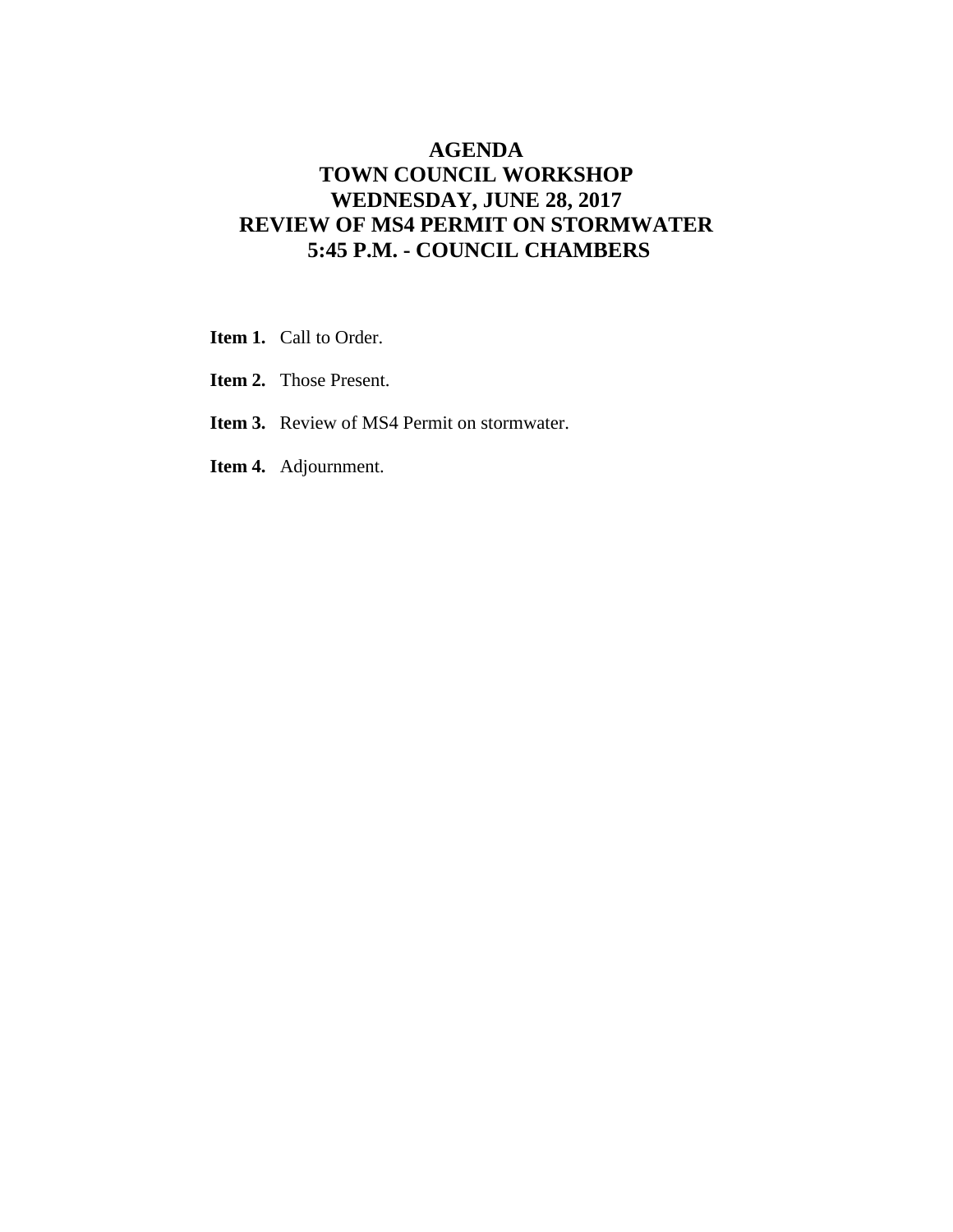# **TOWN OF SCARBOROUGH June 28, 2017** MS4 PROGRAM

MUNICIPAL SEPARATE STORM SEWER SYSTEM



### **What does MS4 mean?**

The Town of Scaborough is one of 30 communities throughout the State of Maine that is regulated by the federal government for its stormwater discharges from Townowned and maintained pipes, ditches, and other infrastructures that carry runoff from the roadways and municipal properties to local waterways. This

overall network is referred to as the Municipal Separate Storm Sewer System or MS4.

# What is Scarborough doing to keep pollutants out of the MS4, our streams, and the marsh?

## **Environmental Impacts**

When it rains or snows, stormwater runoff travels over roads, building rooftops, parking lots, construction sites, and other impervious surfaces, sweeping up sediment, oil, grease, pet waste, and other pollutants. This polluted stormwater is then carried by pipes and ditches into our local waterways. This can have many adverse effects on the plants, fish, animals, and people who use these waterways.



### Educating and involving the public through:

- $\Rightarrow$  Statewide media campaign, Urban Runoff 5k, YardScaping adult education courses, stenciling of catch basins, permit awareness education for council, and legislative outreach
- Finding and eliminating illicit discharges into our MS4 system
	- $\Rightarrow$  Inspecting all outfalls, reporting and eliminating issues found during outfall inspections, investigating older septic systems in priority watersheds, and developing a plan for hydrant flushing.
- $\triangle$  Controlling stormwater pollution at construction sites.
	- $\Rightarrow$  Increasing inspections of erosion & sediment controls at construction sites.
- Requiring permanent on-site stormwater treatment and management for new and redevelopment.
	- $\Rightarrow$  Annual inspections, and maintenance logs submitted for all new development over an acre in disturbance.
- **Controlling pollution at Town facilities and from Town operations.** 
	- $\Rightarrow$  Annual staff training including Public Works, Police, Fire, Planning, Community Services, and School Department as well as implementation of town-owned facilities' Operation & Maintenance Plans , Standard of Operating Plans, and SPCC Plan.